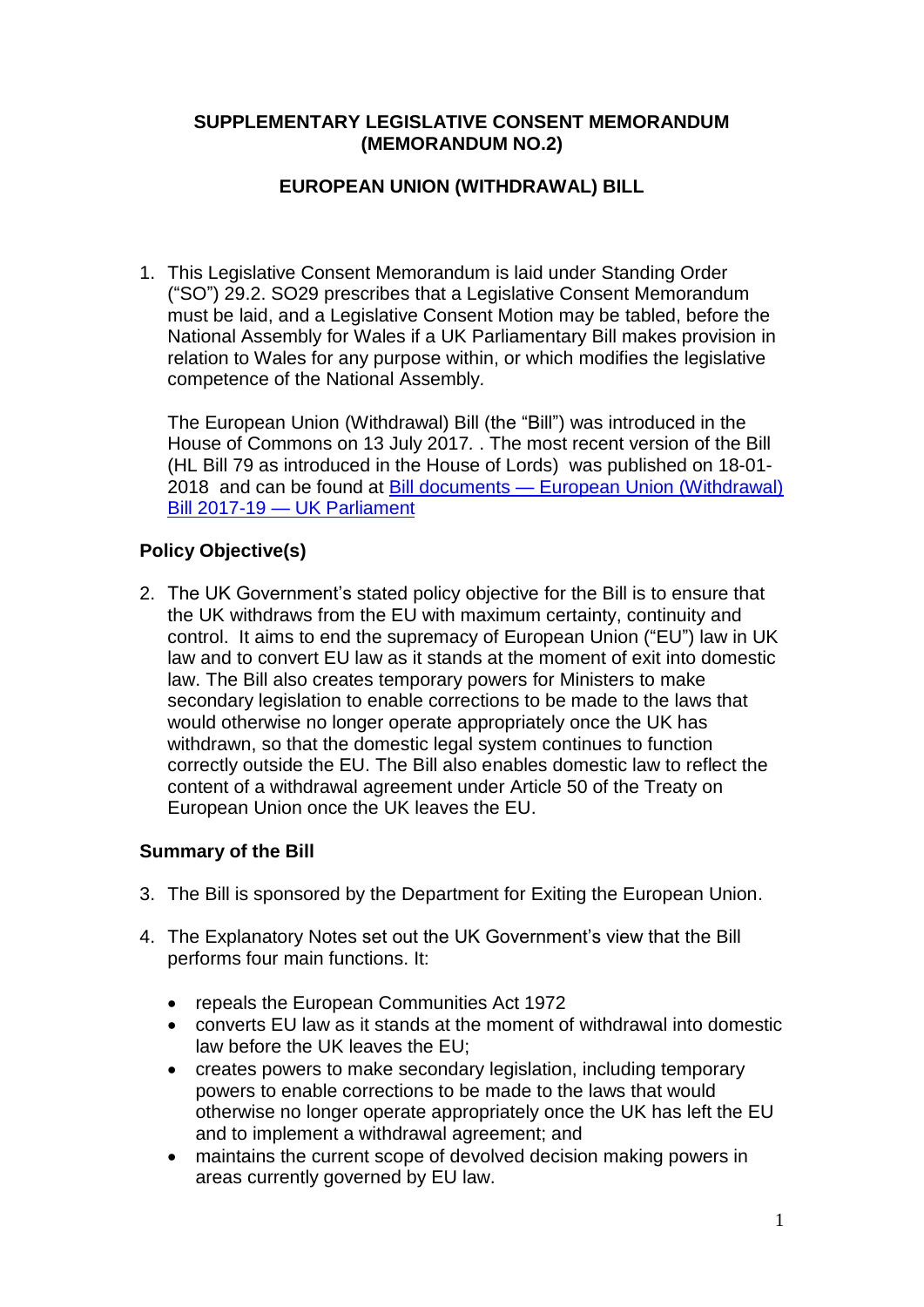#### **Changes to the Bill since the publication of the first Legislative Consent Memorandum**

- 5. The Welsh Government laid a Legislative Consent Memorandum in respect of the Bill (as introduced on 13 July 2017) on 12 September 2017, based on the version of the Bill as introduced to Parliament. The Memorandum confirmed that the Welsh Government would not be able to recommend to the Assembly that it gives consent to the Bill as drafted at that stage.
- 6. Since the publication of the first Memorandum, the Bill has been amended during scrutiny in the House of Commons and House of Lords. This Supplementary Memorandum sets out those changes to the Bill which require the consent of the Assembly. Annex 1 lists the clauses which were amended in the House of Commons. Annex 2 lists government amendments tabled at Report stage in the House of Lords and one nongovernment amendment that was agreed.
- 7. Consent is required for the provisions or amendments listed in both annexes either because they modify the Assembly's legislative competence or because they fall within the Assembly's legislative competence.
- 8. The Welsh Government's objections with the Bill as introduced and which subsequently led to proposed amendments jointly prepared with the Scottish Government being promoted in the House of Commons, related to four issues all of which have been substantially addressed in the amendments made or proposed to the Bill or the Inter-governmental Agreement related to it and published on 25 April:
	- The potential for Minister of the Crown powers to be used to make corrections to the Government of Wales Act: this power has been removed in respect of Clause 7 (and Clause 8 is being deleted in its entirety) and the necessary changes to the Government of Wales Act 2006, prepared in liaison with ourselves, included on the face of the Bill;
	- The fact that where Ministers of the Crown exercise concurrent powers to 'reach over' and make corrections to legislation within devolved competence, there was no requirement to gain the consent of the Welsh Ministers: while the Bill has not been amended, the Inter-governmental Agreement makes clear that UK Ministers will normally seek the consent of Welsh Ministers where UK Ministers legislate on matters the Welsh Ministers can legislate on, an undertaking equivalent to the Sewel Convention requirements:
	- The new constraints on executive and legislative competence proposed under Clause 11: this Clause is being substantially amended to make clear that only where regulations have been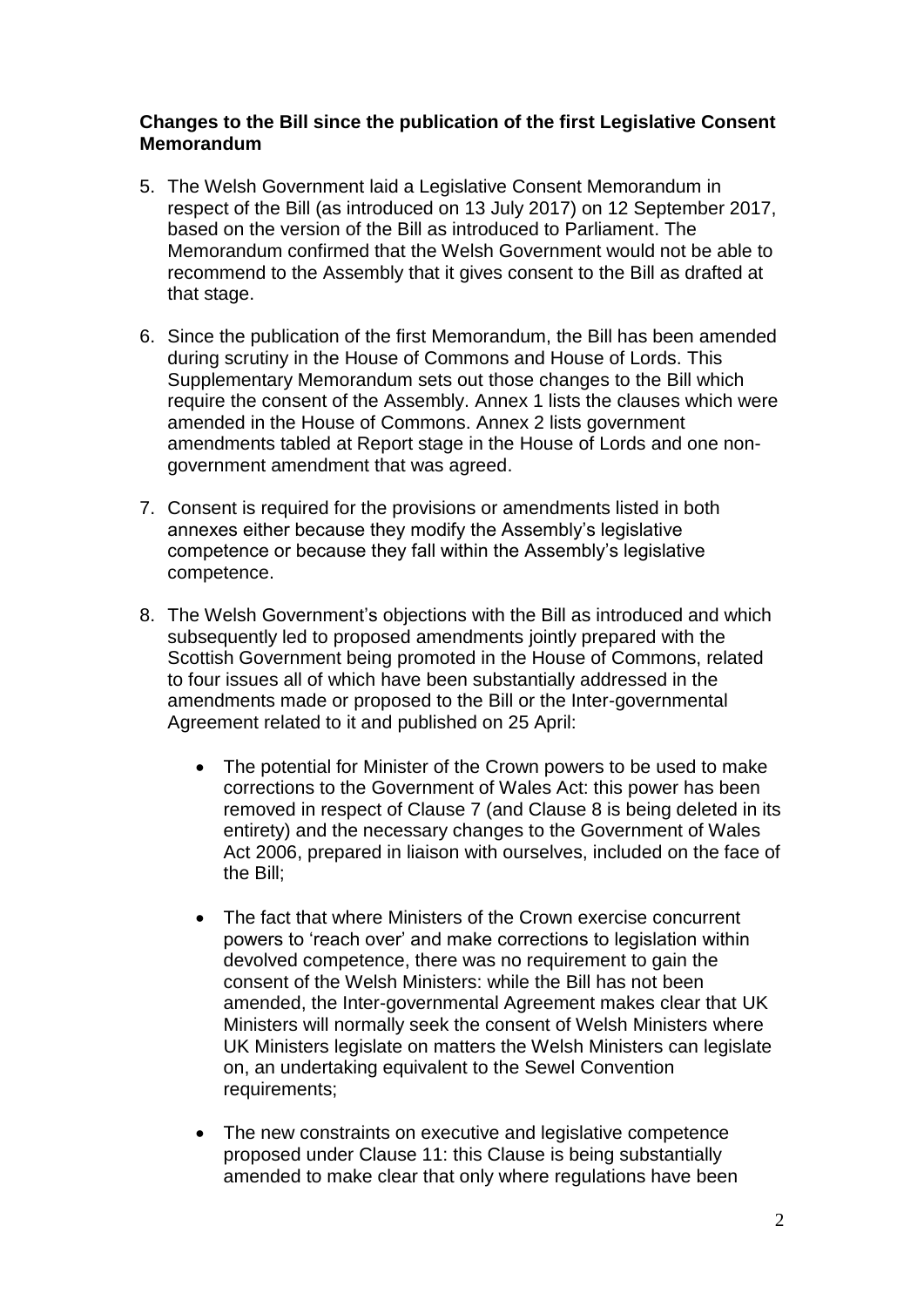made following an affirmative resolution of Parliament, and normally only with the consent of the National Assembly, will any new constraints on competence be introduced. These will be time-limited and specifically related to areas where it has been agreed that UK wide frameworks are needed and the Inter-governmental Agreement makes a clear and equivalent commitment that the UK Government will not bring forward legislation related to England in these areas for as long as any constraints on the devolved legislatures apply;

- The extent of restrictions placed on Welsh Ministers powers to make corrections to legislation within devolved competence, particularly in respect of retained direct EU law, compared to those of Ministers of the Crown: the blanket restriction on Welsh Ministers correcting direct EU law is being removed, and a restriction will only apply in areas where regulations have been made under Clause 11. The requirement for Welsh Ministers to seek the consent of Ministers of the Crown when making certain types of corrections within devolved competence has been replaced with a requirement to consult.
- 9. The Cabinet Secretary for Finance made an oral statement on 25 April updating the Assembly on developments in respect of the EU (Withdrawal) Bill [ [Welsh Government | Oral Statement -](http://gov.wales/about/cabinet/cabinetstatements/2018/eu-bill-update/?lang=en) The EU (Withdrawal) Bill ]. The statement outlined in further detail why the Welsh Government felt able to commend the Inter-governmental Agreement and the amendments related to it to Members.

## **Scrutiny of Welsh Ministers' subordinate legislation powers**

- 10.Paragraphs 19-21 of the first Memorandum described the scrutiny arrangements which would apply to the subordinate legislation making powers provided to Welsh Ministers by clause 10 and Schedule 2. ( [http://www.assembly.wales/laid%20documents/lcm-ld11177/lcm](http://www.assembly.wales/laid%20documents/lcm-ld11177/lcm-ld11177-e.pdf)[ld11177-e.pdf](http://www.assembly.wales/laid%20documents/lcm-ld11177/lcm-ld11177-e.pdf) ) These relevant provisions have been amended to reflect the removal of the power to establish a public authority and the removal of the power to make regulations to ensure continued compliance with international obligations.
- 11.In addition, Schedule 7 has been amended to provide for the establishment of a sifting committee of the National Assembly. The Welsh Ministers will be required to lay a draft of regulations that they consider should be subject to the negative resolution procedure. The sifting committee will then make a recommendation as to the appropriate procedure for the regulations in question.
- 12.The relevant amendments are further described in Annex 2.

#### **Reasons for making these provisions for Wales in the European Union (Withdrawal) Bill**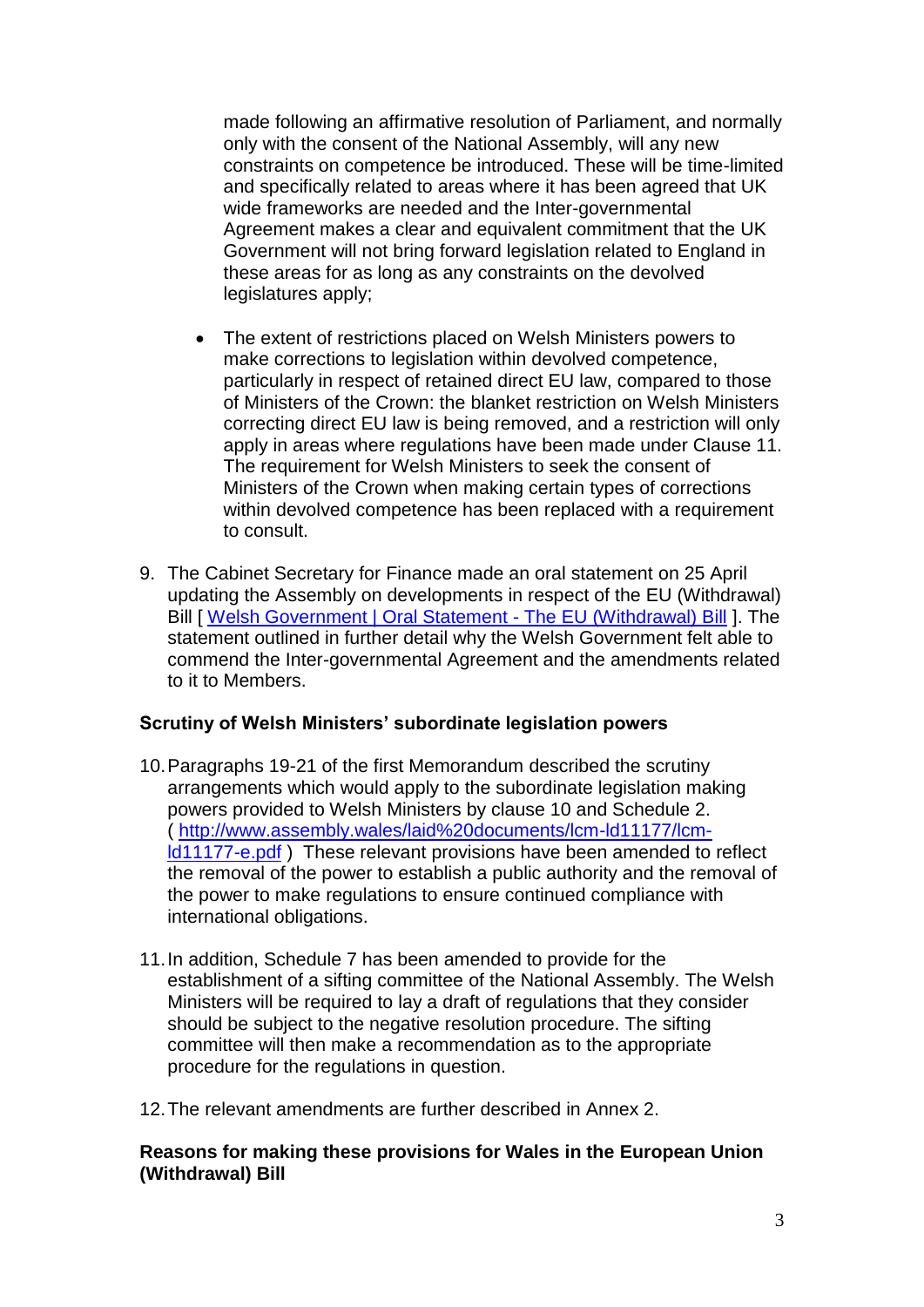13.As set out in the first Memorandum, the Welsh Government agrees that legislation is necessary to provide clarity and certainty for citizens and businesses as we leave the EU. We accept in principle the need for provisions which convert EU law into domestic law, and provisions which create temporary powers to make secondary legislation to make corrections to laws that would otherwise no longer operate appropriately once the UK has left the EU. The Welsh Government also agrees that ideally such legislation should be made by Parliament, for the UK as a whole, as this would offer the greatest degree of consistency and certainty for citizens and businesses.

#### **Welsh Government position on the Bill as amended**

14.The Cabinet Secretary for Finance confirmed in his oral statement on 25 April that taken together, the amendments tabled by UK Government Ministers for Lords Report, and the associated Inter-Governmental Agreement [ Intergovernmental Agreement on the European Union [\(Withdrawal\) Bill -](https://www.gov.uk/government/publications/intergovernmental-agreement-on-the-european-union-withdrawal-bill) GOV.UK ] which was published on 25 April, are sufficient to enable the Welsh Government to recommend that the National Assembly give its legislative consent to the Bill.

## **Conclusion**

15.This supplementary memorandum describes the relevant changes requiring Assembly consent made to the EU (Withdrawal) Bill since introduction, and confirms the Welsh Government's position to now recommend that consent to the Assembly.

**Rt Hon Carwyn Jones AM First Minister of Wales April 2018**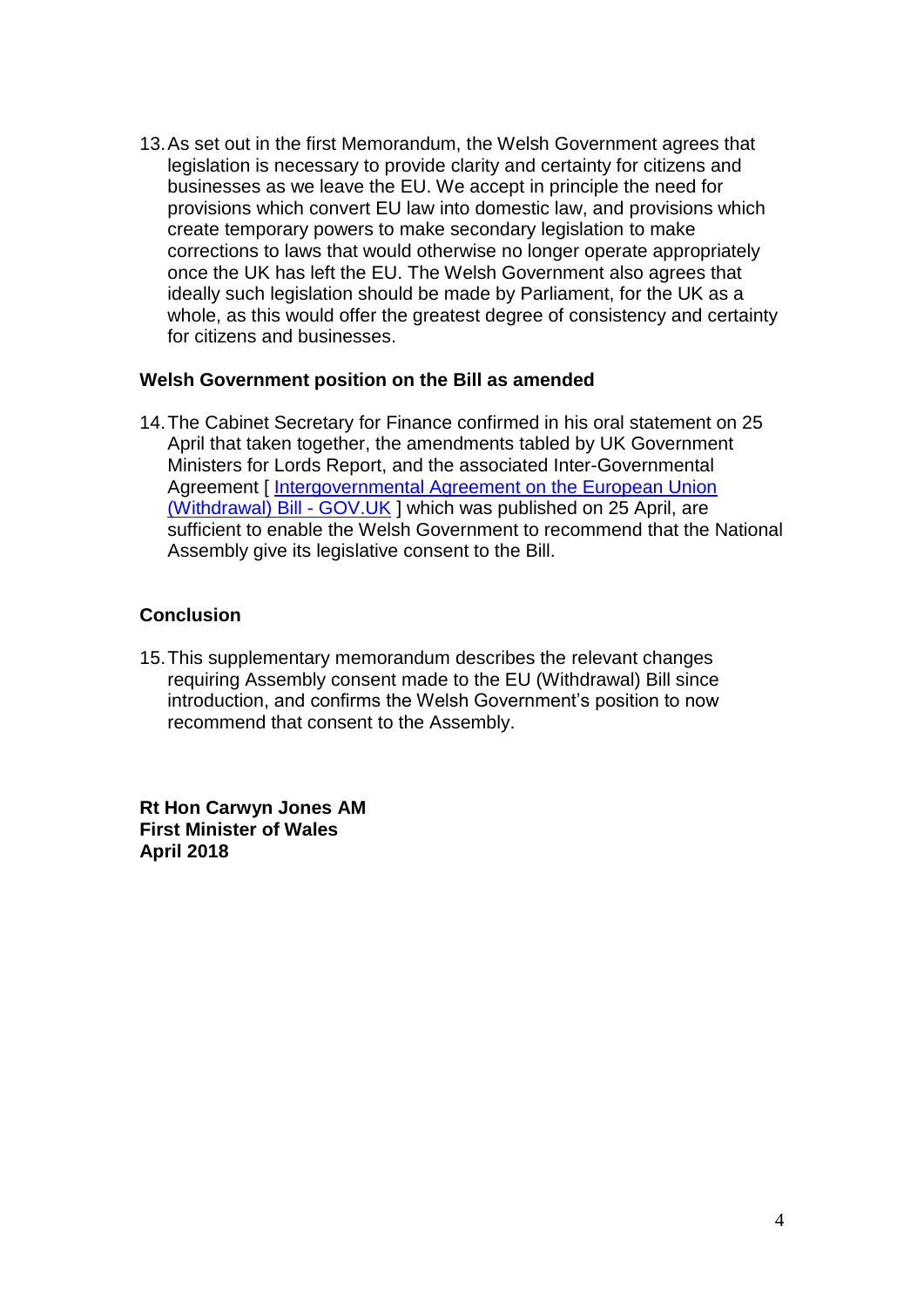# **ANNEX 1 – LEGISLATIVE CONSENT MEMORANDUM: EUROPEAN UNION (WITHDRAWAL) BILL – CLAUSES FOR WHICH CONSENT IS REQUIRED - AMENDMENTS MADE IN THE HOUSE OF COMMONS**

| <b>Clause or Schedule amended</b>                                                              | <b>Effect</b>                                                                                                                                                                                                                                                                                               |
|------------------------------------------------------------------------------------------------|-------------------------------------------------------------------------------------------------------------------------------------------------------------------------------------------------------------------------------------------------------------------------------------------------------------|
| Clause 7(2) (Dealing with deficiencies<br>arising from withdrawal).                            | Defines the scope of the Minister of<br>the Crown's powers to correct<br>deficiencies in retained EU law with<br>reference to an exhaustive list.                                                                                                                                                           |
| Clause 7(3) (Dealing with deficiencies<br>arising from withdrawal).                            | Provides that there is a deficiency in<br>retained EU law in circumstances<br>where a Minister of the Crown<br>considers it is of a similar category to<br>any deficiency which falls within<br>clause 7(2) or is of a kind described<br>or provided for in regulations made by<br>a Minister of the Crown. |
| Schedule 2, Part 1, paragraph 1(3)<br>(Power to deal with deficiencies).                       | Confirms that the requirements in<br>clauses $7(2)$ to $(9)$ apply for the<br>purposes of regulations made by a<br>devolved authority under Part 1 of<br>Schedule 2 with the exception of the<br>reference to a Minister of the Crown<br>in clause $7(3)(b)$ .                                              |
| Schedule 2, Part 1, paragraph 5<br>(Requirement for consultation in<br>certain circumstances). | Removes the restriction which<br>prevents a devolved authority from<br>making regulations to correct<br>deficiencies without the consent of a<br>Minister of the Crown, by replacing it<br>with a requirement to consult the<br>Secretary of State instead.                                                 |
| Schedule 8, Part 4, Paragraph 27(5)<br>and (6) (Retention of existing EU<br>law).              | Provides an exception from<br>paragraph 3 of Schedule 1 which<br>provides that there is no right of<br>action in domestic law on or after exit<br>day based on a failure to comply with<br>any of the general principles of EU                                                                              |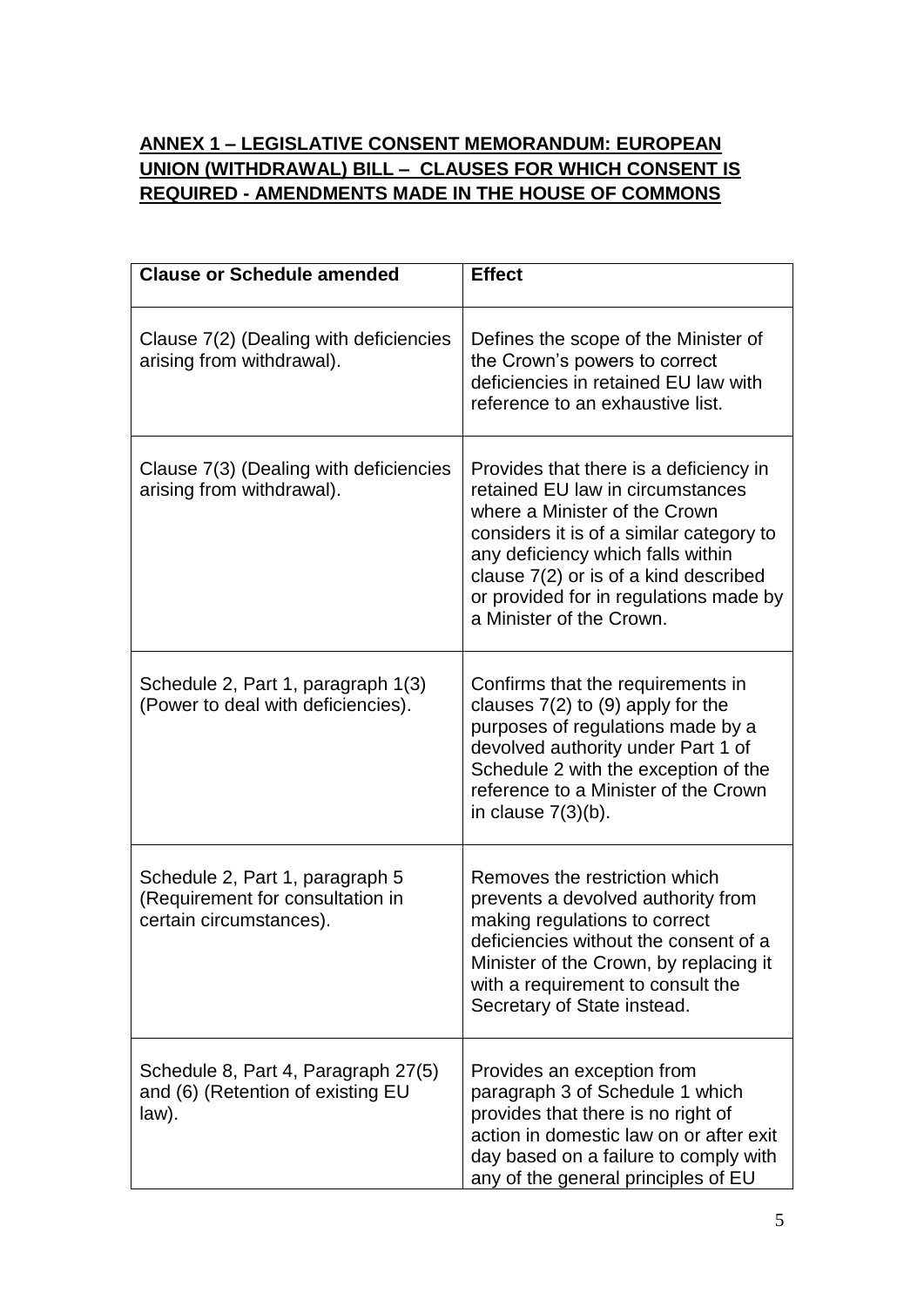| law. Paragraph 27(5) permits certain  |
|---------------------------------------|
|                                       |
| legal challenges to the validity of   |
| retained EU law to be brought where   |
| these relate to anything which        |
| happened before exit day, and are     |
| made within three months of exit day. |
|                                       |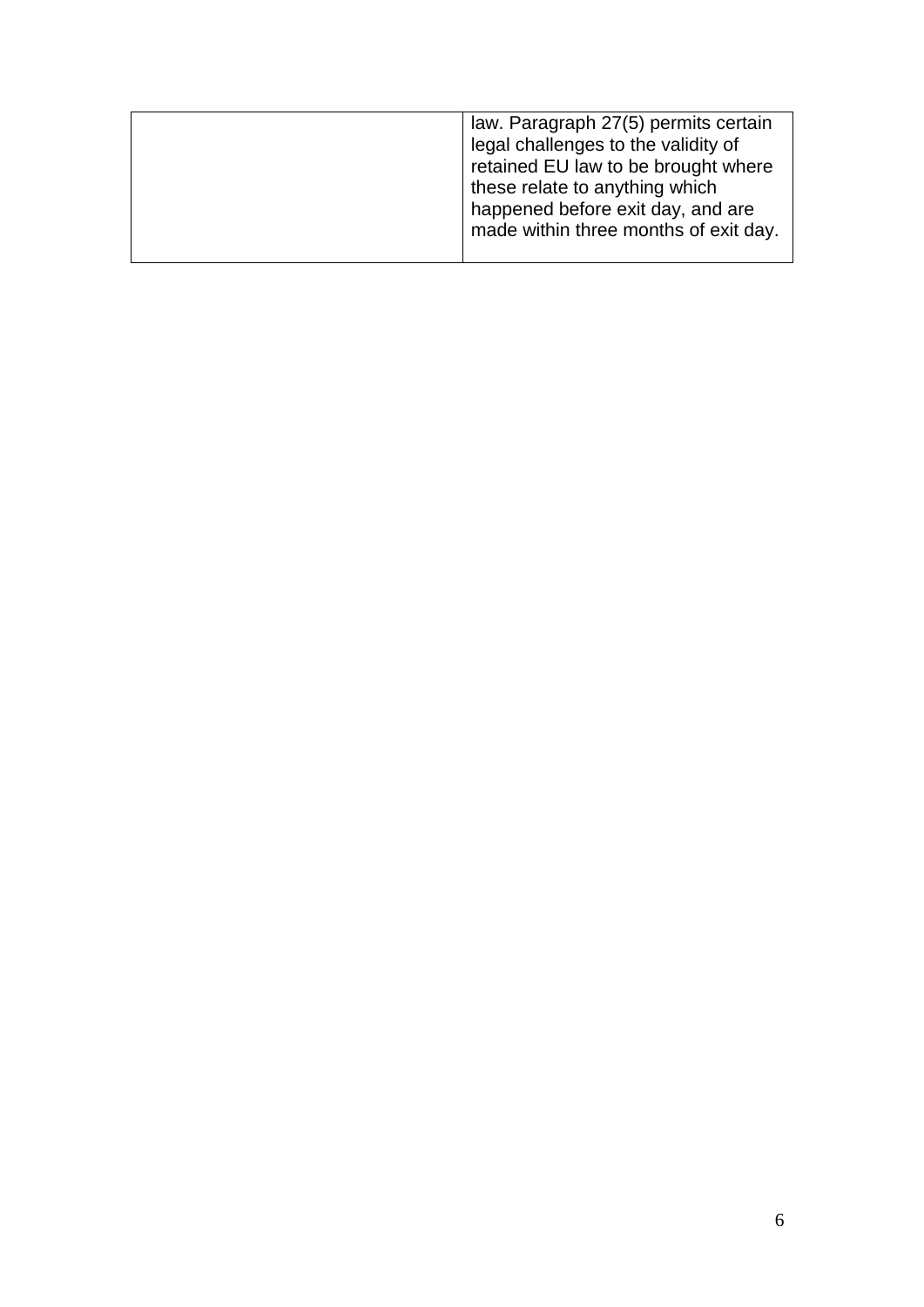# **ANNEX 2 – LEGISLATIVE CONSENT MEMORANDUM: EUROPEAN UNION (WITHDRAWAL) BILL – CLAUSES FOR WHICH CONSENT IS REQUIRED - AMENDMENTS TABLED FOR LORDS REPORT AND NON-GOVERNMENT AMENDMENTS AGREED AT LORDS REPORT**

# **GOVERNMENT AMENDMENTS TABLED FOR LORDS REPORT**

| <b>Clause/Schedule</b><br><b>Number</b> | Amendment(s)<br><b>Number</b>  | <b>Subject of Amendment</b>                                                                                                                                                                                                                                                                                                                                                                                                                                                   |
|-----------------------------------------|--------------------------------|-------------------------------------------------------------------------------------------------------------------------------------------------------------------------------------------------------------------------------------------------------------------------------------------------------------------------------------------------------------------------------------------------------------------------------------------------------------------------------|
| After Clause 6                          | 26                             | A new clause which provides for the<br>status of different categories of<br>retained EU law and how those<br>categories of law are to be amended.<br>The provision draws a distinction<br>between retained direct principal EU<br>legislation (for example, an EU<br>regulation which forms part of<br>domestic law on and after exit day<br>under clause 3) and retained direct<br>minor EU legislation (anything other<br>than retained direct principal EU<br>legislation) |
| Clause 7                                | 32A, 32B, 33A<br>and 34A - 34D | The amendments restrict the<br>deficiencies power in clause 7 from<br>being exercised in certain ways. The<br>power cannot be exercised to<br>establish a public authority, impose or<br>increase fees or amend the<br>Government of Wales Act 2006.<br>Those restrictions also apply to the<br>Welsh Ministers equivalent regulation<br>making power in Part 1 of Schedule 2<br>(paragraph 1).                                                                               |
| Clause 11                               | 89DA                           | The original clause placed a broad<br>restriction on the Assembly's<br>competence which would generally<br>have prevented it from modifying<br>retained EU law (subject to certain<br>exceptions). Clause 11 has been                                                                                                                                                                                                                                                         |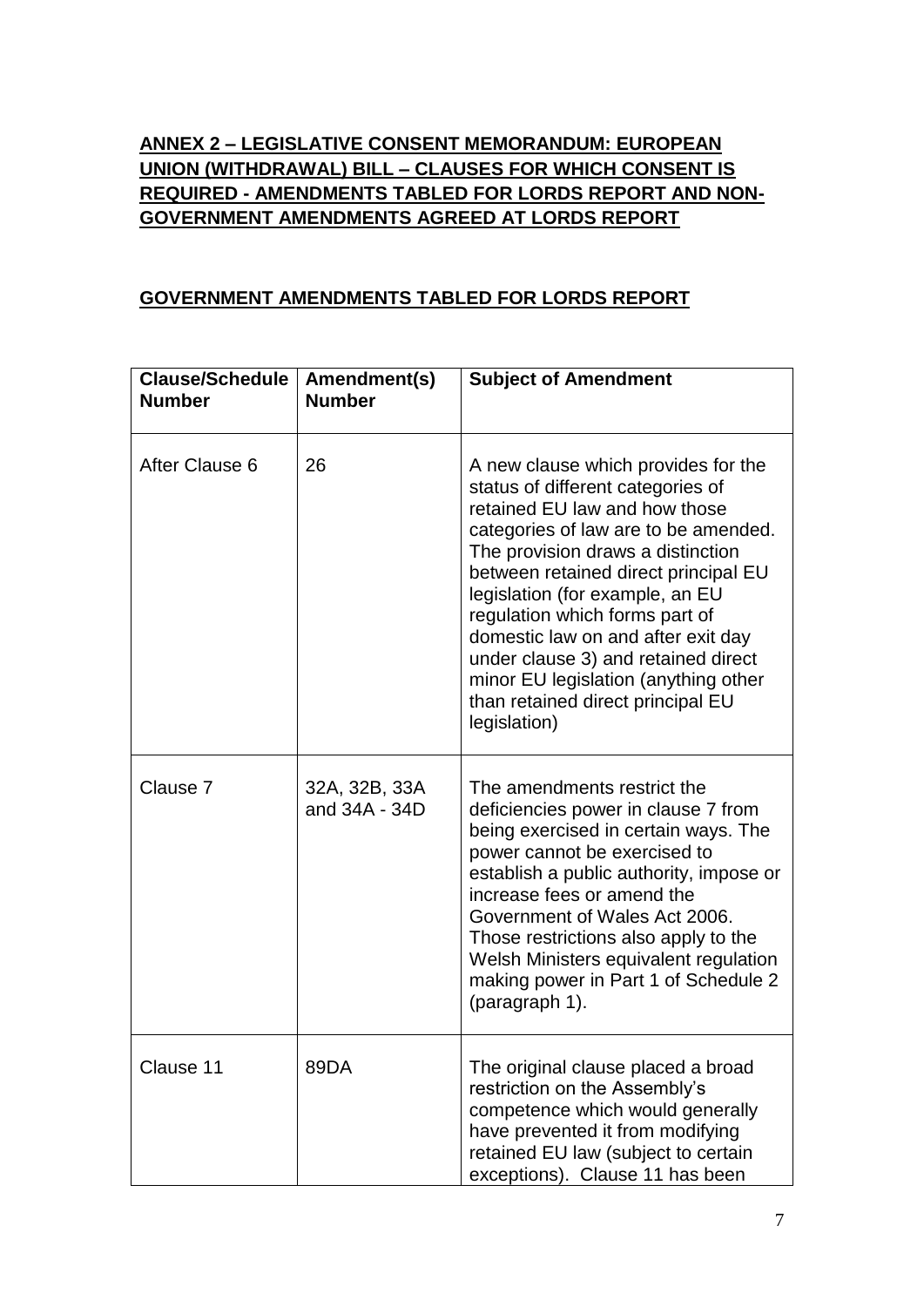|                                                    |       | replaced with a new provision which<br>only restricts the Assembly's<br>competence (and that of the other<br>devolved legislatures) in<br>circumstances where a Minister of the<br>Crown has made regulations<br>specifying a description of retained<br>EU law which cannot be modified by<br>the Assembly.                                                                                           |
|----------------------------------------------------|-------|--------------------------------------------------------------------------------------------------------------------------------------------------------------------------------------------------------------------------------------------------------------------------------------------------------------------------------------------------------------------------------------------------------|
|                                                    |       | No regulations are to be made by a<br>Minister of the Crown unless the<br>Assembly has made a consent<br>decision in relation to the laying of the<br>draft, or a period of 40 days has<br>expired without the Assembly having<br>made such a decision.                                                                                                                                                |
|                                                    |       | The Minister of the Crown's power to<br>make regulations is limited to a period<br>of two years beginning with exit day<br>and any regulations made using the<br>power will be revoked at the end of<br>five years beginning with the time at<br>which the regulations came into force.                                                                                                                |
| Schedule 2, Part<br>1, new paragraph<br>3A and 23A | 89ZZD | Places restrictions on the Welsh<br>Ministers competence to modify<br>retained direct EU legislation when<br>exercising the powers to correct<br>deficiencies in retained EU law (3A)<br>and to implement the withdrawal<br>agreement (23A). This includes<br>modifications that would breach<br>section 109A of the Government of<br>Wales Act 2006 if the provision were<br>made in an Assembly Act. |
| Schedule 2, Part<br>3, paragraph<br>21(4)          | 89B   | The amendment prevents the power<br>to implement the withdrawal<br>agreement from being exercised by a<br>devolved authority to establish a<br>public authority.                                                                                                                                                                                                                                       |
| Schedule 2, Part<br>3, paragraph 28                | 89D   | Amends the definition of devolved<br>competence that is to apply to any<br>regulations made by the Welsh<br>Ministers to Implement the<br>Withdrawal agreement under Part 3 of                                                                                                                                                                                                                         |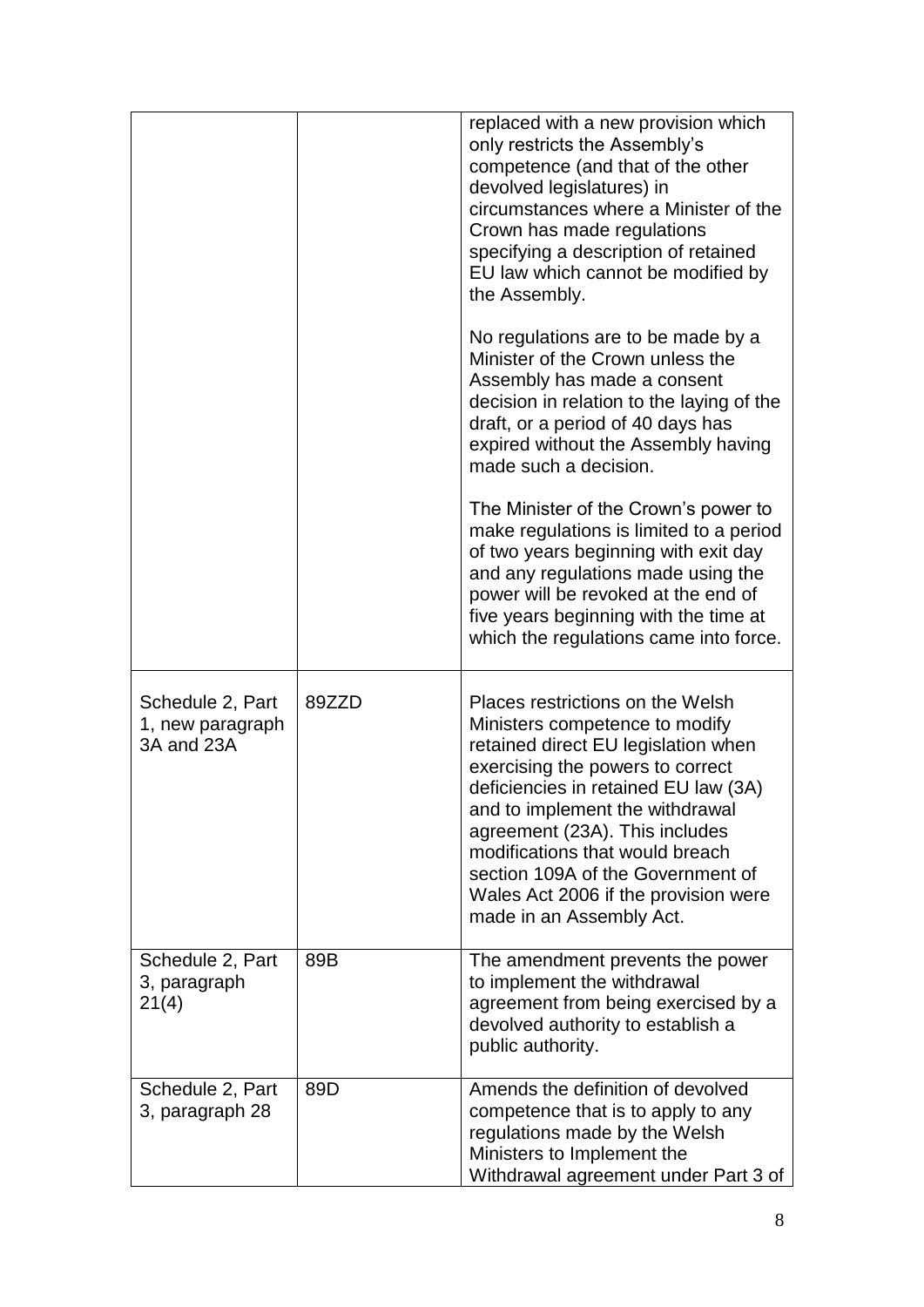|                                             |             | Schedule 2.                                                                                                                                                                                                                                                                                                                                                                                                                                                                                                                                                                                                                |
|---------------------------------------------|-------------|----------------------------------------------------------------------------------------------------------------------------------------------------------------------------------------------------------------------------------------------------------------------------------------------------------------------------------------------------------------------------------------------------------------------------------------------------------------------------------------------------------------------------------------------------------------------------------------------------------------------------|
| Schedule 3, Part<br>1, paragraph 2          | 92AB        | Provision amended to reflect the<br>amendments made to clause 11. This<br>includes that the Welsh Ministers will<br>not have the competence to make,<br>confirm or approve any subordinate<br>legislation in circumstances where the<br>law being modified is of a description<br>specified in regulations made by a<br>Minister of the Crown.                                                                                                                                                                                                                                                                             |
| Schedule 3, Part<br>2, new paragraph<br>36A | 92DB        | Amendment inserts a new provision in<br>the Government of Wales Act 2006<br>(section 157ZA) which provides for<br>explanatory statements to be<br>provided in regulations made by a<br>Minister of the Crown under section<br>80(8) or 109A of the Government of<br>Wales Act 2006.                                                                                                                                                                                                                                                                                                                                        |
| Schedule 3, Part<br>2, new paragraph<br>39A | 92E         | Amends the technical standards<br>reservation in Part 2 of Schedule 7A<br>to the Government of Wales Act 2006<br>(section C7, paragraph 77).                                                                                                                                                                                                                                                                                                                                                                                                                                                                               |
| Schedule 7, Part<br>1, new paragraph<br>3A  | 70C         | Paragraph 3A makes provision for a<br>Committee of the Assembly to sift<br>certain regulations involving Welsh<br>Ministers which are subject to the<br>negative procedure in circumstances<br>where the regulations have been laid<br>before the Assembly, along with a<br>memorandum setting out the<br>statement and the reasons for the<br>Welsh Ministers opinion. The<br>regulations cannot be made unless a<br>Committee of the Assembly has either<br>made a recommendation as to the<br>appropriate procedure for the<br>instrument or a period of 14 days has<br>elapsed without a recommendation<br>being made. |
| Schedule 7, Part<br>1, new paragraph<br>4B  | <b>72ZC</b> | Paragraph 4B provides an exception<br>from the sifting committee provisions<br>in paragraph 3A in respect of certain<br>regulations made by the Welsh                                                                                                                                                                                                                                                                                                                                                                                                                                                                      |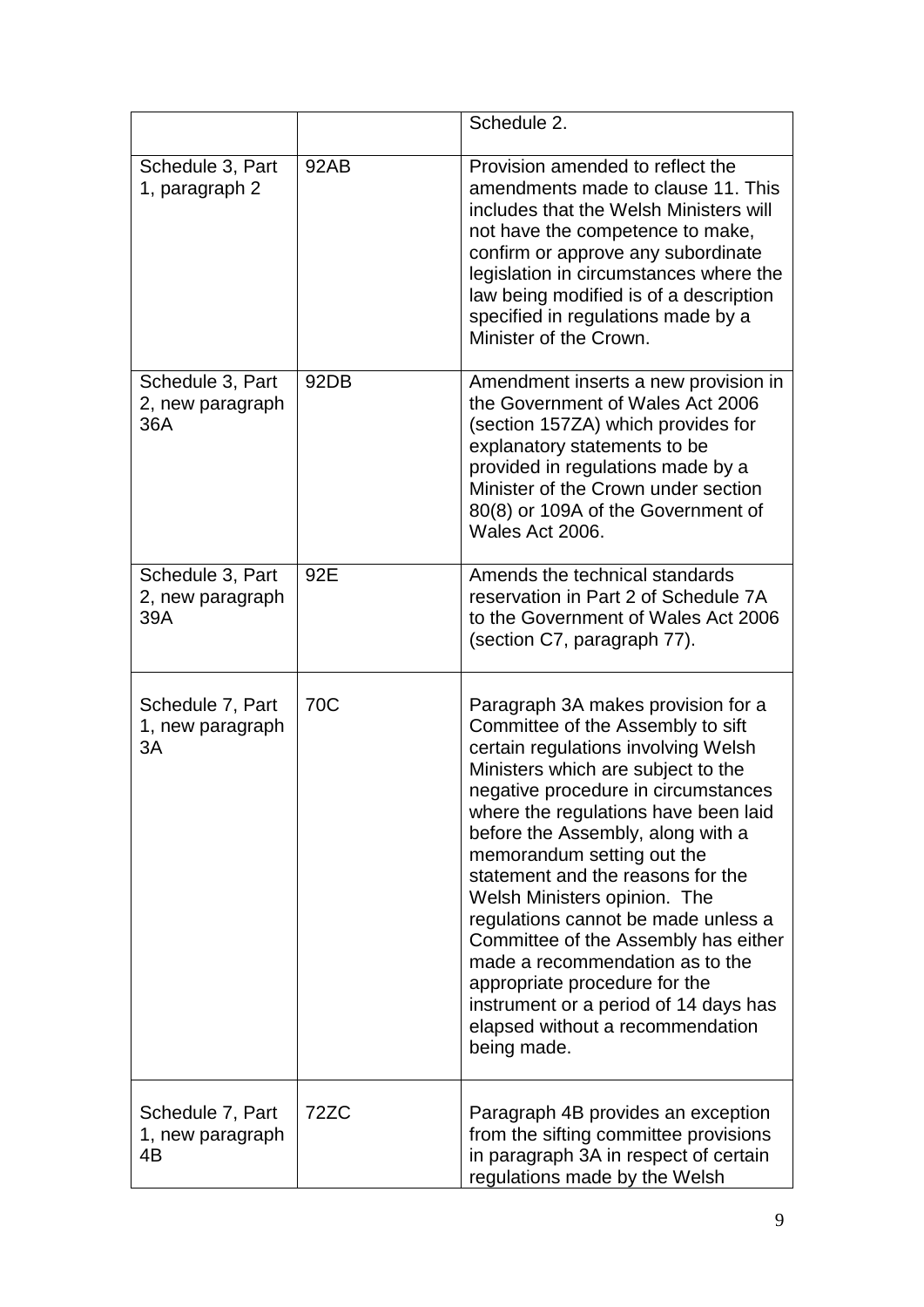|                                                      |     | Ministers in urgent cases.                                                                                                                                                                                                                                                                                                                                                                                                                                                                                                                                                                                                                                                                                                                                 |
|------------------------------------------------------|-----|------------------------------------------------------------------------------------------------------------------------------------------------------------------------------------------------------------------------------------------------------------------------------------------------------------------------------------------------------------------------------------------------------------------------------------------------------------------------------------------------------------------------------------------------------------------------------------------------------------------------------------------------------------------------------------------------------------------------------------------------------------|
| Schedule 7, Part<br>2, new paragraph<br>13A          | 77E | Provides that paragraph 3A<br>(Committee of the Assembly to sift<br>regulations involving Welsh Ministers)<br>applies to regulations made by the<br>Welsh Ministers under Part 3 of<br>Schedule 2.                                                                                                                                                                                                                                                                                                                                                                                                                                                                                                                                                         |
| Schedule 7, Part<br>3, new paragraph<br><b>18A</b>   | 82  | Inserts a new paragraph which<br>provides for the anticipatory exercise<br>of powers in relation to retained EU<br>law. It provides that any power to<br>make regulations under the Act which<br>modifies retained EU law is capable<br>of being exercised before exit day so<br>that the regulations come into force<br>on or after exit day.                                                                                                                                                                                                                                                                                                                                                                                                             |
| Schedule 8, Part<br>1, new<br>paragraphs 3A to<br>3F | 111 | Defines the circumstances where<br>certain existing powers to make,<br>confirm or approve subordinate<br>legislation can be exercised to modify<br>retained EU law. The amendments<br>also provide for the parliamentary<br>procedure which is to apply to the<br>subordinate legislation in question,<br>which depends on such factors as the<br>category of retained law and the<br>nature of the modification. For<br>example, subordinate legislation<br>which amends or revokes any<br>retained direct principal EU legislation<br>is to be subject to the same<br>procedure that would apply before<br>Parliament and the devolved<br>legislatures as it would apply to that<br>legislation if it were amending or<br>repealing primary legislation. |
| Schedule 8, Part<br>1, new<br>paragraphs 5A to<br>5C | 112 | Defines the circumstances where<br>future powers to make, confirm or<br>approve subordinate legislation can<br>be exercised to modify retained EU<br>law and provides for the                                                                                                                                                                                                                                                                                                                                                                                                                                                                                                                                                                              |